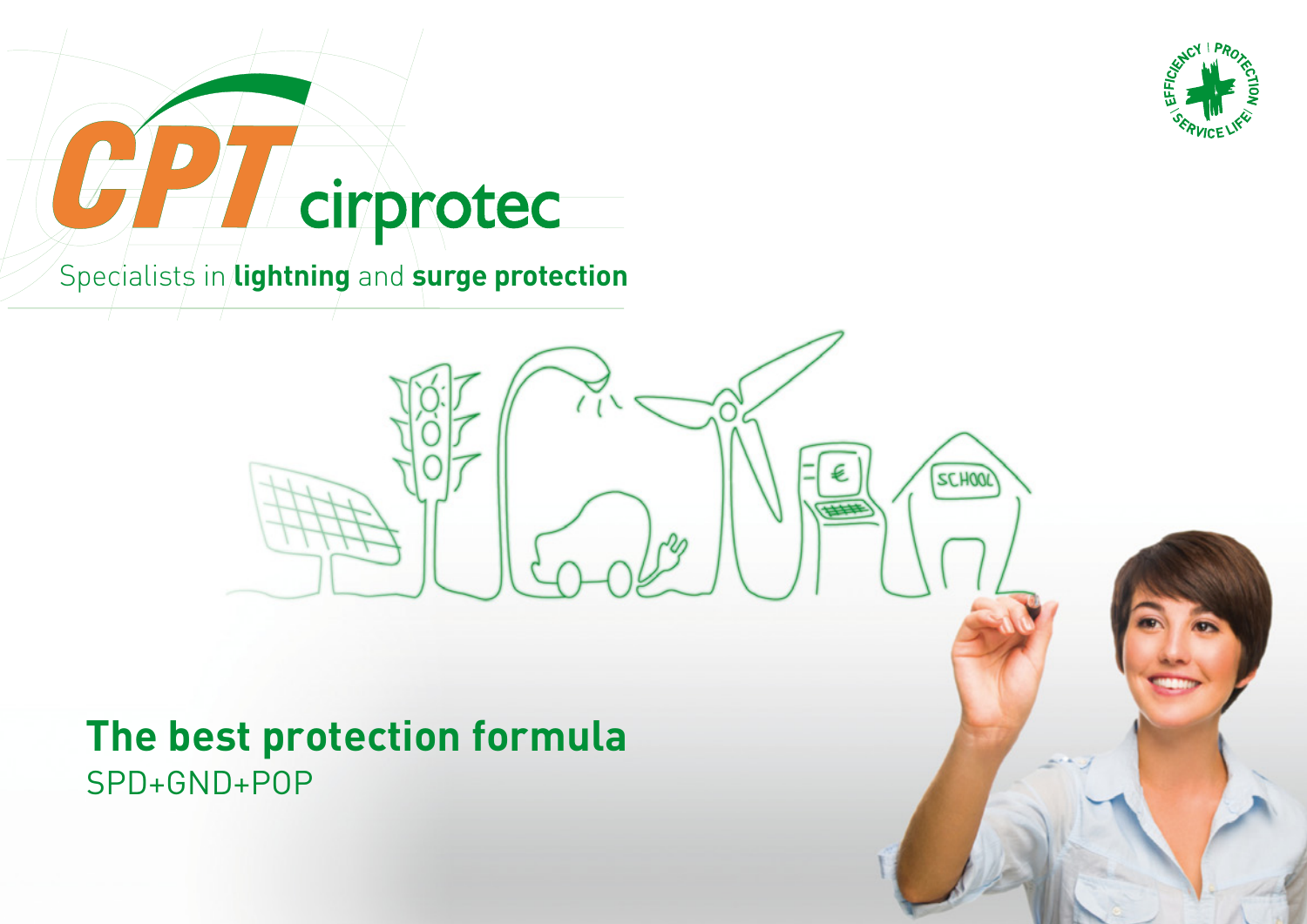# **Cirprotec, comprehensive solutions in lightning and surge protection**

CPT

|赛



 $\rightarrow$  ISO-CHECK PV

#### **SURGE PROTECTION (UL)**

UL 1449 / NEMA Surge protectors with redundant Multi Discharge System varistor technology and individual disconnection of each MOV. The Intelligent Aging Display (IAD) feature allows for efficient preventive maintenance.

### **SURGE PROTECTION (IEC)**

Wide range of devices capable of protecting all equipment from lightning strikes and voltage surges. Class I, Class I+II, Class II+III, Class III devices.

**ISO-CHECK** continuously measures the insulation resistance between the active conductor and ground. AC, PV and CHAdeMO versions.

## **SURGE PROTECTION (SIGNAL LINES)**

Whether directly or indirectly exposed to atmospheric phenomena, conducted and inducted overvoltages pose a thread to signal lines as much as to any other type of metal-wire based lines.

Solutions for every protocol and connector.

#### **INSULATION MONITORING**

## **LIGHTNING PROTECTION (ESE)**

**Nimbus®** lightning air terminals, active lightning protection system with ESE technology (Early streamer Emission) to NFC 17 102.

#### **GROUNDING SYSTEM MONITORING**

**G-CHECK** checks the grounding installation status in real time and triggers a warning system if the earthing is defective or deteriorated.







#### **POWER FREQUENCY OVERVOLTAGE PROTECTION (POP)**

**OVERCHECK** is a programmable self-reclosing device, comprising a control unit and circuit breaker which automatically disconnects the supply when voltage, current or earth leakage exceed preset threshold values, and reconnects the supply when these return to permissible values.



 $\rightarrow$  CPS nano

 $\frac{1}{100}$ 

 $\bullet$ 

 $\rightarrow$  CPS block

. . . .

00 ...

→ OVERCHECK → V-CHECK MPT min